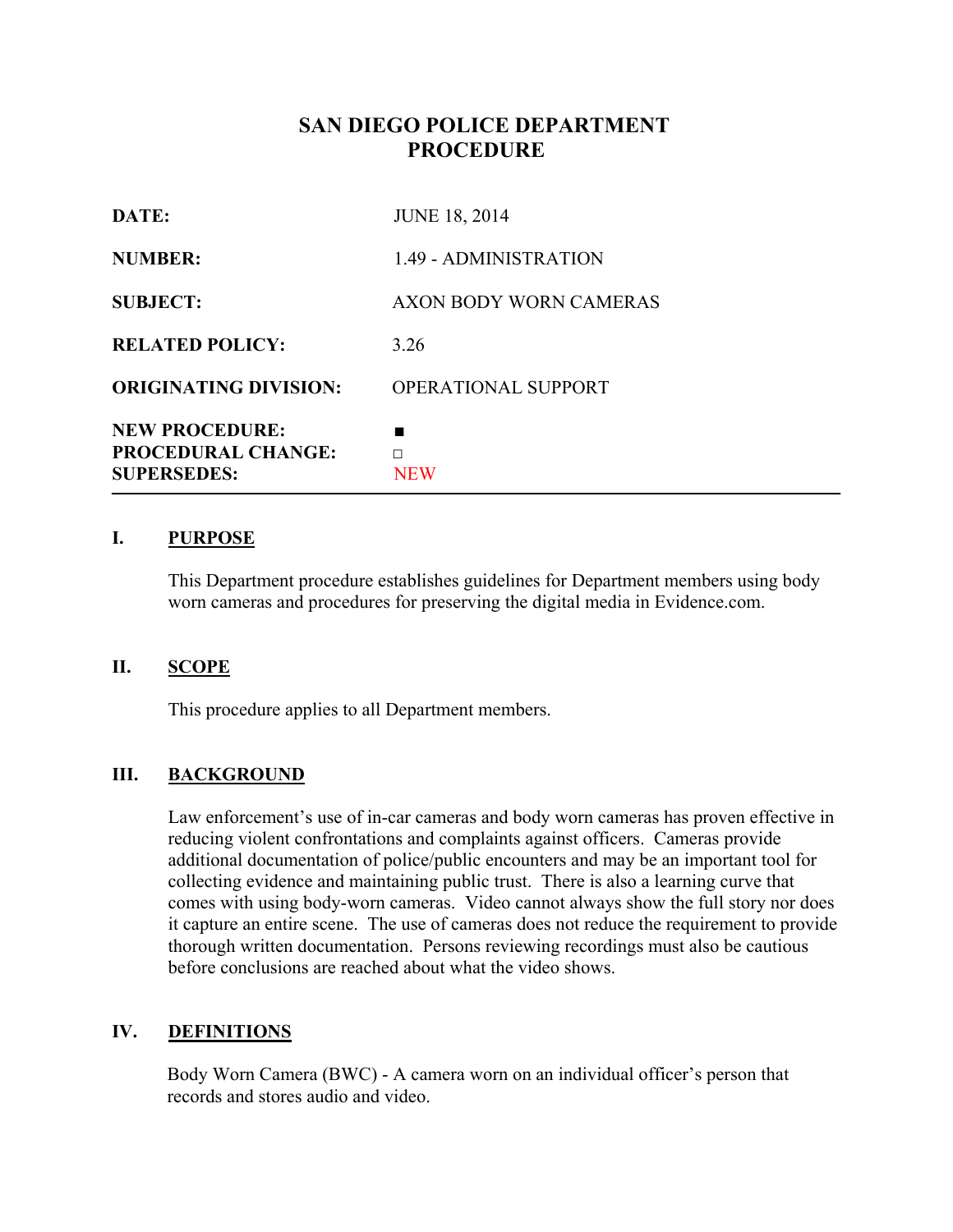BWC Program Administrator (Operational Support) - Police Department program administrator for Evidence.com and TASER Axon camera system with full access to user rights and sets user access and parameters.

Digital Evidence - BWC files, including photographs, audio recordings and video footage, captured by a BWC and stored digitally.

Taser's Evidence Transfer Manager (ETM) - A portable multi-ported docking station installed at the commands. The ETM simultaneously recharges the BWC while uploading all digitally encrypted data from the device. The docking station then transfers the digitally encrypted data to Evidence.com.

Evidence.com - A digital evidence management service contracted for the city and accessed at Sdpd.evidence.com. The service stores digitally encrypted data in a highly secure environment accessible to personnel based on security clearance.

Metadata - Case numbers, Incident numbers, and other descriptors used to identify digital evidence. There are 12 searchable fields into which this metadata can be entered.

## **V. PROCEDURE**

A. Officer Safety takes Precedence over Recording Events

 Officers shall follow existing officer safety policies when conducting enforcement stops as outlined in Department policies and procedures. Officer safety shall be the primary consideration when contacting citizens or conducting vehicle stops, not the ability to record an event.

- B. General
	- 1. Only authorized personnel shall use or be in possession of a BWC device.
	- 2. BWC equipment is for official use only and shall not be utilized for personal use.
	- 3. Officers shall not tamper with or dismantle any hardware or software component of any BWC device.
	- 4. The use of any other personal recording device for the same purpose is not authorized without permission of the Chief of Police or designee.
	- 5. All digital evidence collected using the BWC is considered a record of the San Diego Police Department and is for official use only.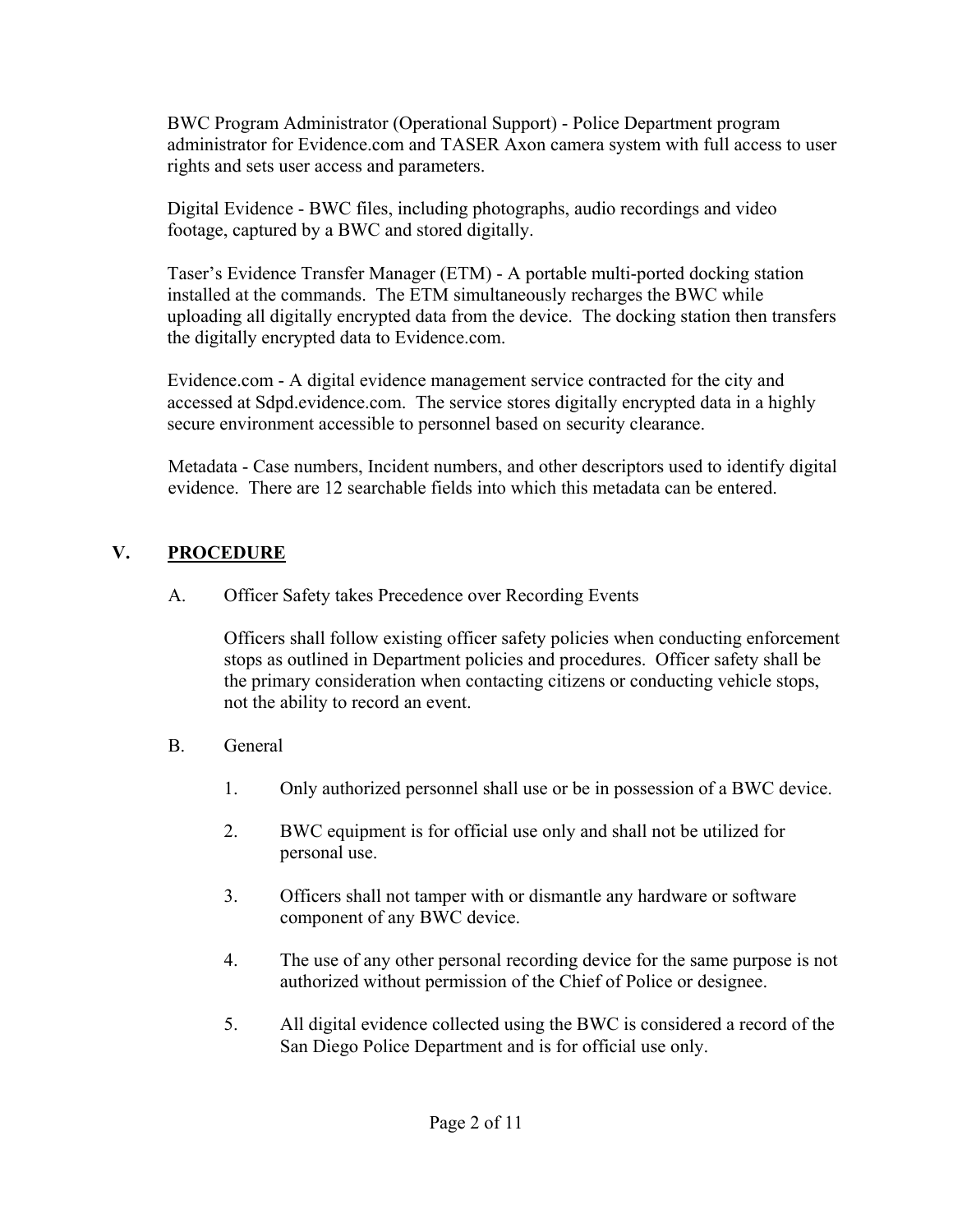- 6. Accessing, copying, forwarding or releasing any digital evidence for other than official law enforcement use and contrary to this procedure is strictly prohibited. Public release of digital evidence is prohibited unless approved by the Chief of Police or their designee.
- 7. Personal computer equipment and software programs shall not be utilized when making copies of digital evidence. Using a secondary recording device such as video camera, cell phone or other device to record or capture digital evidence from Sdpd.evidence.com is strictly prohibited.
- C. BWC Modes of Operation (TASER models)
	- 1. The BWC system operates on rechargeable battery power for up to twelve hours of continuous buffering and records up to ten hours of continuous video and audio media. The user can view recordings and add metadata to monitors, computers, and smart phones by downloading a specific software application. Viewing or adding metadata will not alter the video recording as it is protected with multiple layers of encryption on the aforementioned devices, the BWC itself and at Evidence.com.
	- 2. Buffering Mode is when a BWC is on but has not been activated to record both sound and video. While in the buffering mode, the camera will continuously record only video in 30 second loops.
	- 3. Event Mode is when the Event button is activated and the camera is recording both audio and video. The buffered video (not audio) captured directly before the event will be saved and attached to the event in permanent memory. Repeated pressing of the Event button turns the recordings on and off and creates separate media segments.
- D. Storage

When not in use, the BWC devices shall be stored in the designated ETM or in a secure storage location at each Division.

- E. Pre-shift inspection
	- 1. Officers shall inspect their assigned BWC devices daily to ensure there is no visual damage and the device is in working order.
	- 2. Visual damage shall be logged on to the officer's MCT (Mobile Computer Terminal) as a journal entry.
	- 3. Inoperable equipment shall be tagged and returned to Operational Support as soon as possible.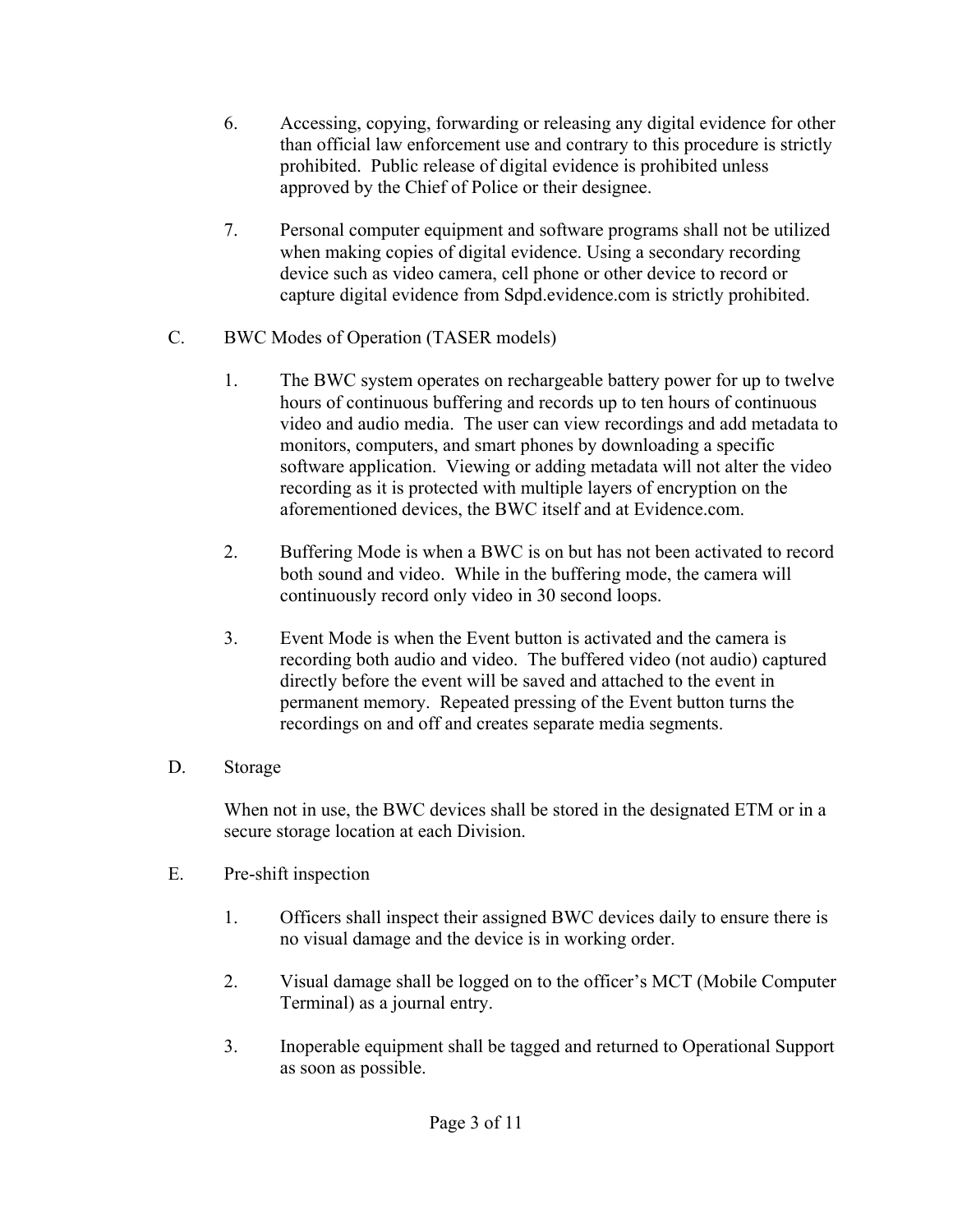### F. Camera Position

Officers shall wear the BWC above the midline of their torso and in a position that provides for effective recording.

- G. Equipment Repair, Replacement, and Maintenance
	- 1. When a BWC malfunctions, the officer will notify his or her supervisor and Operational Support.
	- 2. The officer will note the nature of the malfunction in his or her journal.
	- 3. The inoperable equipment will be taken to Operational Support for repair as soon as possible.
	- 4. If Operational Support cannot repair the unit, the manufacturer will be contacted to facilitate the repair. Repair and replacement of damaged or nonfunctional BWC equipment is coordinated through Operational Support and performed through an authorized service provider.
	- 5. This procedure will be followed for all BWC related equipment and accessories.
- H. Advisements about Recording
	- 1. Private citizens do not have a reasonable expectation of privacy when talking with police officers during the scope of an officer's official duties, even when the contact is in a private residence. Therefore, officers are not required to give notice they are recording. However, if asked, officers shall advise citizens they are being recorded.
	- 2. Officers are not required to initiate or cease recording an event, situation or circumstance solely at the demand of a citizen.
	- 3. Officers and supervisors involved in the investigation of a complaint against a member of the police department must inform complainants and witnesses they are being recorded.
- I. When and Where to Record
	- 1. Enforcement Related Contacts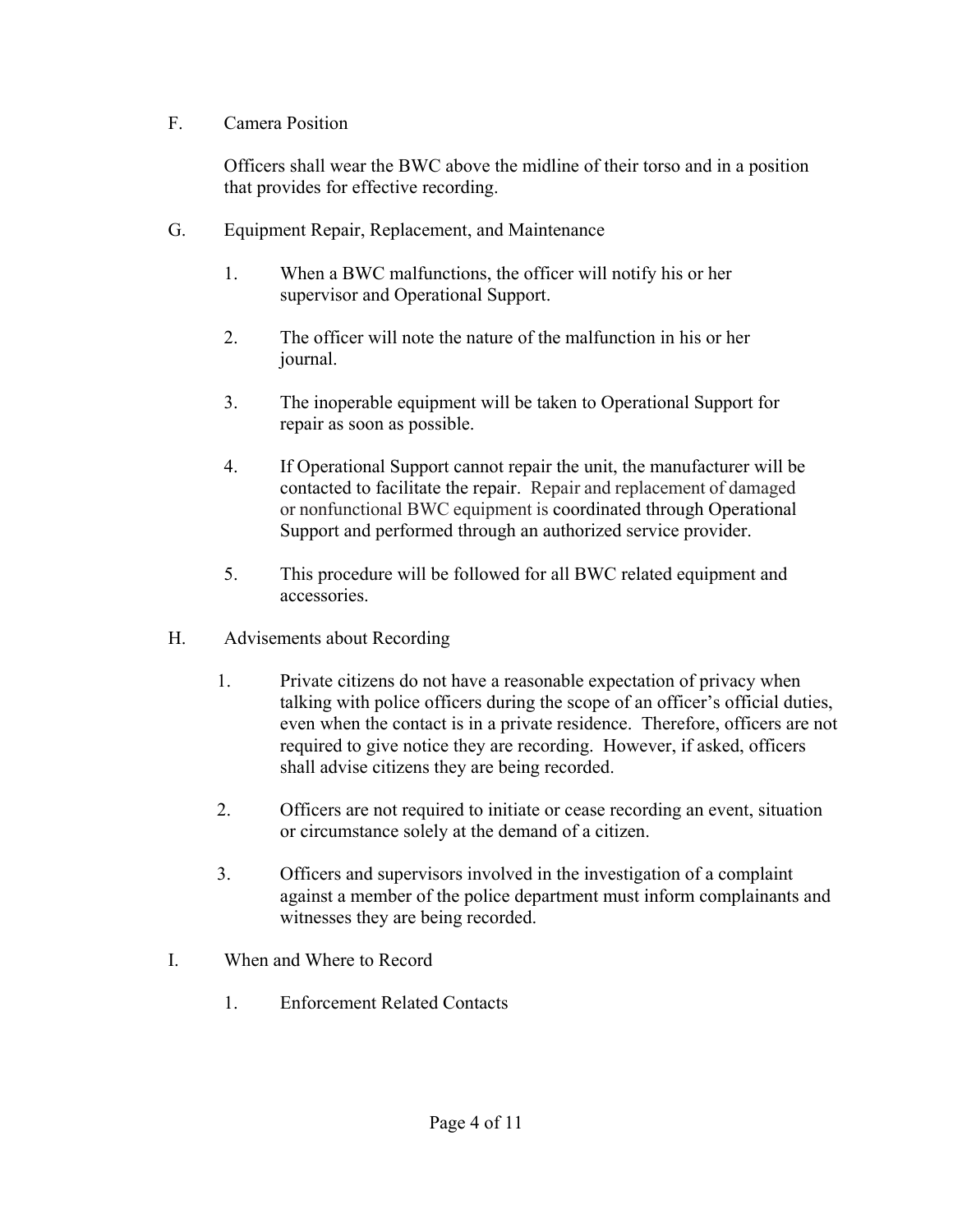- a. Officers shall use the event mode to record enforcement related contacts. The event mode should be activated prior to actual contact with the citizen, or as soon as safely possible thereafter, and continue recording until the contact is concluded.
- b. Enforcement related contacts include the following: Traffic stops, field interviews, detentions, arrests, persons present at radio calls who are accused of crimes, and consensual encounters in which the officer is attempting to develop reasonable suspicion on the subject of the encounter.
- c. Covering another City employee or law enforcement officer during an enforcement contact, including, but not limited to, PISOs, Parking Controllers, etc.
- d. Officers working plain clothes assignments are exempt from this policy.
- 2. Arrests
	- a. Officers may stop recording in the event mode when the arrestee is cooperative and safely secured inside a police car or law enforcement facility. If an arrestee becomes uncooperative, or if there is some evidentiary purpose, officers should resume recording in the event mode.
	- b. If an officer resumes recording in the event mode, the camera shall remain in event mode until the officer no longer has contact with the subject.
- 3. Suspect Interviews
	- a. Officers are encouraged to fully record suspect interviews. Officers should not stop and start the recording during a suspect interview.
	- b. When recording interviews, officers shall ensure they record any admonishments prior to the start of an interview.
- 4. Private Residences

Private Citizens have a reasonable expectation of privacy in their homes. However, when officers are lawfully present in a home (warrant, consent, or exigent circumstances) in the course of official duties, there is no reasonable expectation of privacy.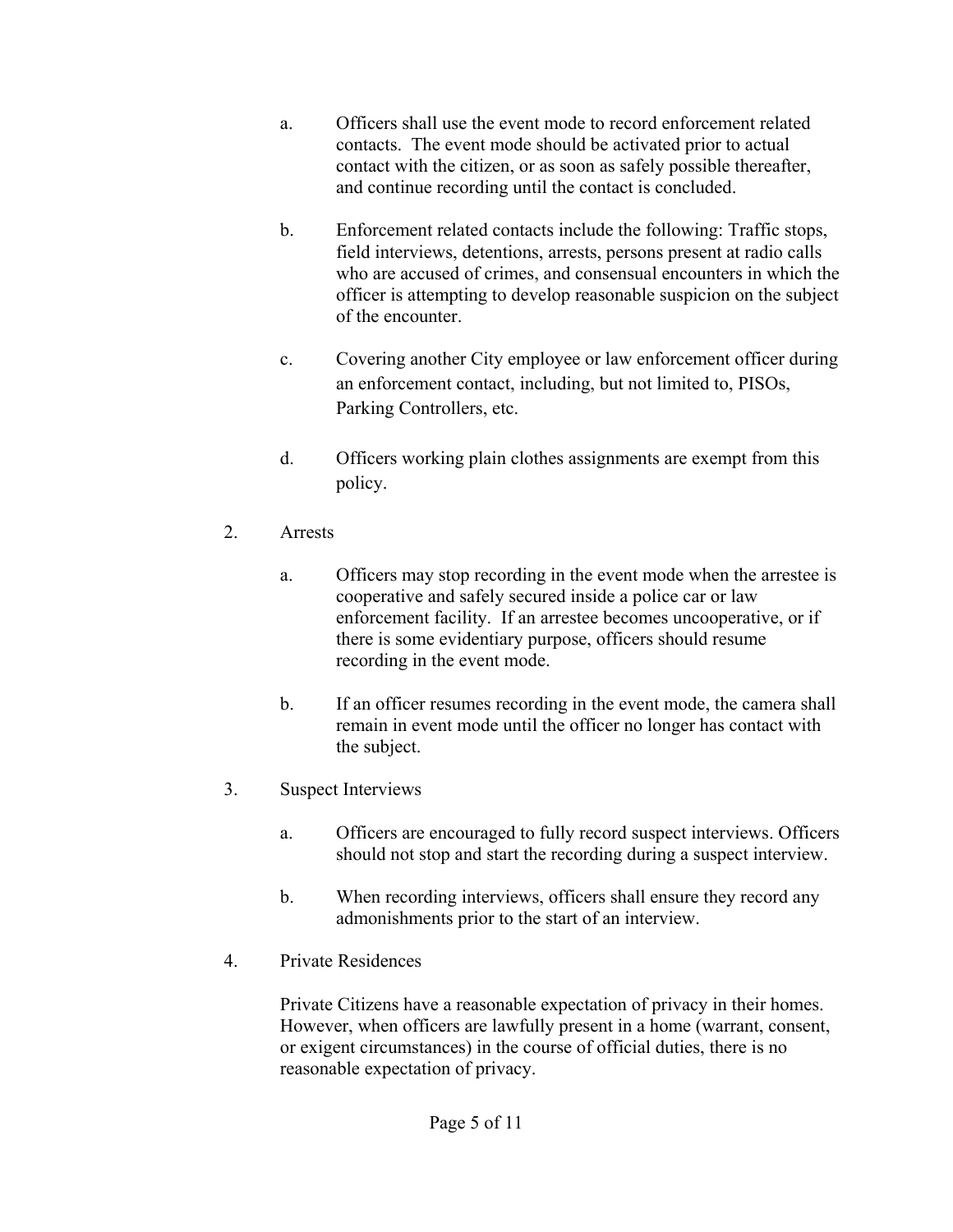5. Searches

During the execution of a search warrant, an arrest warrant, a Fourth Amendment waiver search, or a consent search in which the officer is looking for evidence or contraband.

6. Special Events

Officer's use of BWCs at special events is at the discretion of the Special Event Unit.

- J. When and Where NOT to Record
	- 1. BWCs shall not be used to record non-work related activity.
	- 2. BWCs shall not be used to record in areas or activities such as pre-shift conferences, Department locker rooms, break rooms, or other activities not related to a criminal investigation.
	- 3. BWCs shall not be activated in places where persons have a reasonable expectation of privacy, such as locker rooms, dressing rooms, or restrooms.
	- 4. BWCs shall not be used during Department administrative investigations.
	- 5. When possible, officers should avoid recording exposed areas of the body that could cause embarrassment or humiliation, such as exposed breast, groin, etc.
	- 6. Patient Privacy
		- a. Officers shall not record patients during medical or psychological evaluations by a clinician or similar professional, or during treatment. This includes during PERT clinician interviews. Officers shall be aware of patients' rights to privacy when in hospital settings. When recording in hospitals and other medical facilities, officers shall be careful to avoid recording persons other than the suspect.
		- b. Officers shall not record while in a facility whose primary purpose is to provide psychiatric services unless responding to a radio call involving a suspect who is still present.
		- c. Officers shall not record while inside jail facilities.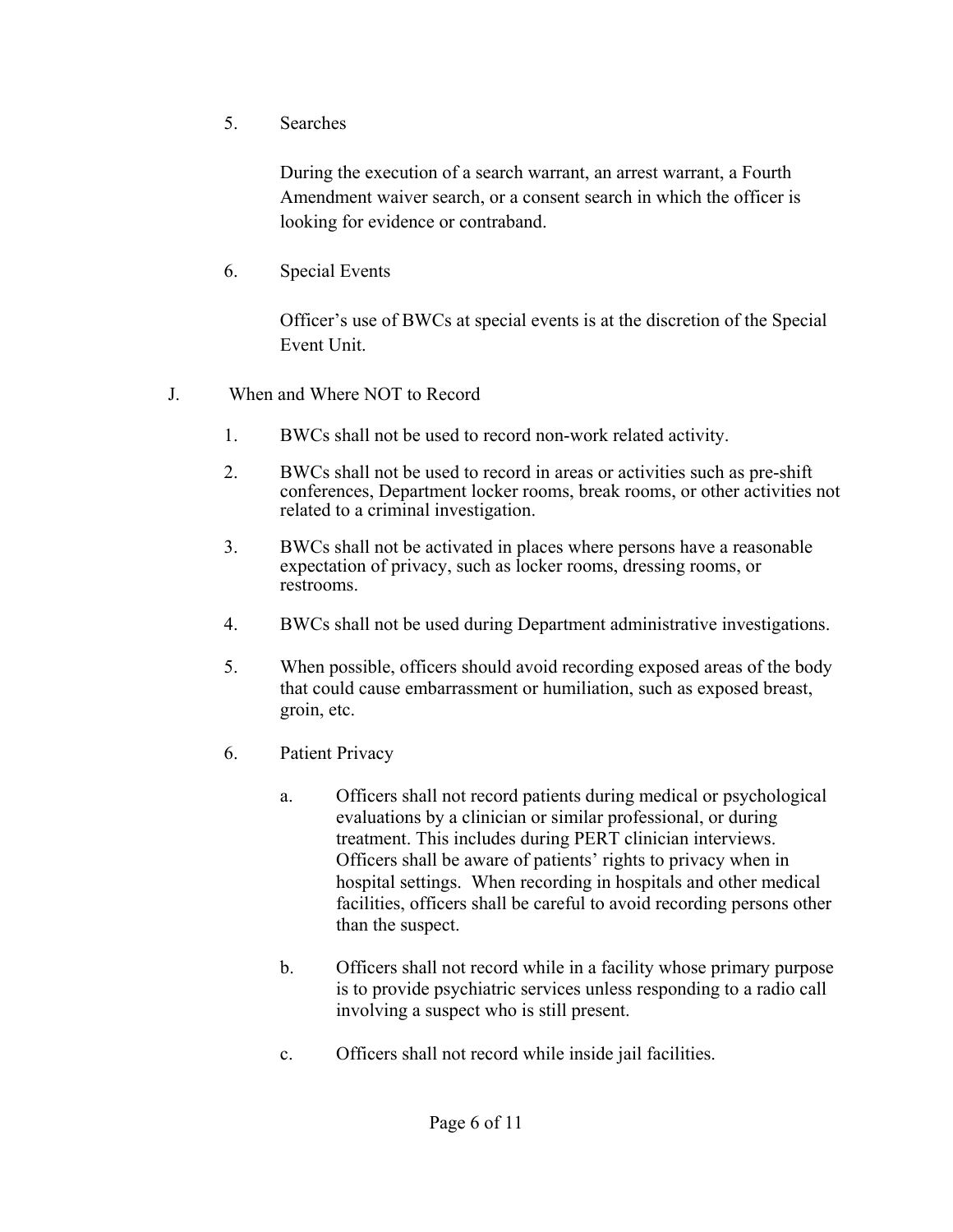- 7. Victim and Witness Interviews
	- a. Victim and witness interviews will generally not be recorded.
	- b. Domestic violence victims often recant their statements as early as the following morning after a crime. Victims may also make their children unavailable for investigators or court to avoid their providing statements. For these reasons, domestic violence victims with serious injuries, such as strangulation injuries or injuries requiring hospitalization, are exceptions and their statements should be recorded if the victim is willing. Officers should also record the statements of children of domestic violence victims who are witnesses in these types of cases if the children are willing.
	- c. BWCs shall not be used during Sex Crimes or Child Abuse investigations to include statements of victims, witnesses, and interactions with parents of victims.
- 8. Demonstrations
	- a. As a general policy, Department personnel should refrain from video recording or photographing peaceful demonstrations.
	- b. When there is reason to believe that a planned event has the potential for unlawful activity, Commanding Officers should make the determination whether visual recording or photographing is appropriate.
	- c. During demonstrations, officers should operate cameras in the buffering mode. If officers witness crimes occurring among the demonstrators and/or believe an arrest is likely, they should begin recording in the event mode.
- 9. Generally, officers should not record informal or casual encounters with members of the public. Officers should consider that recording people in some circumstances may inhibit sharing neighborhood information or developing strong ties between members of the community and officers.
- K. Documentation of Recorded Events

All recordings shall be documented, such as in an ARJIS 9, citation, Field Interview, Traffic Warning, CAD incident history, or the officer's daily journal.

1. ARJIS 2 and ARJIS 8 - "BWC Recording" shall be recorded in the Evidence section of the report.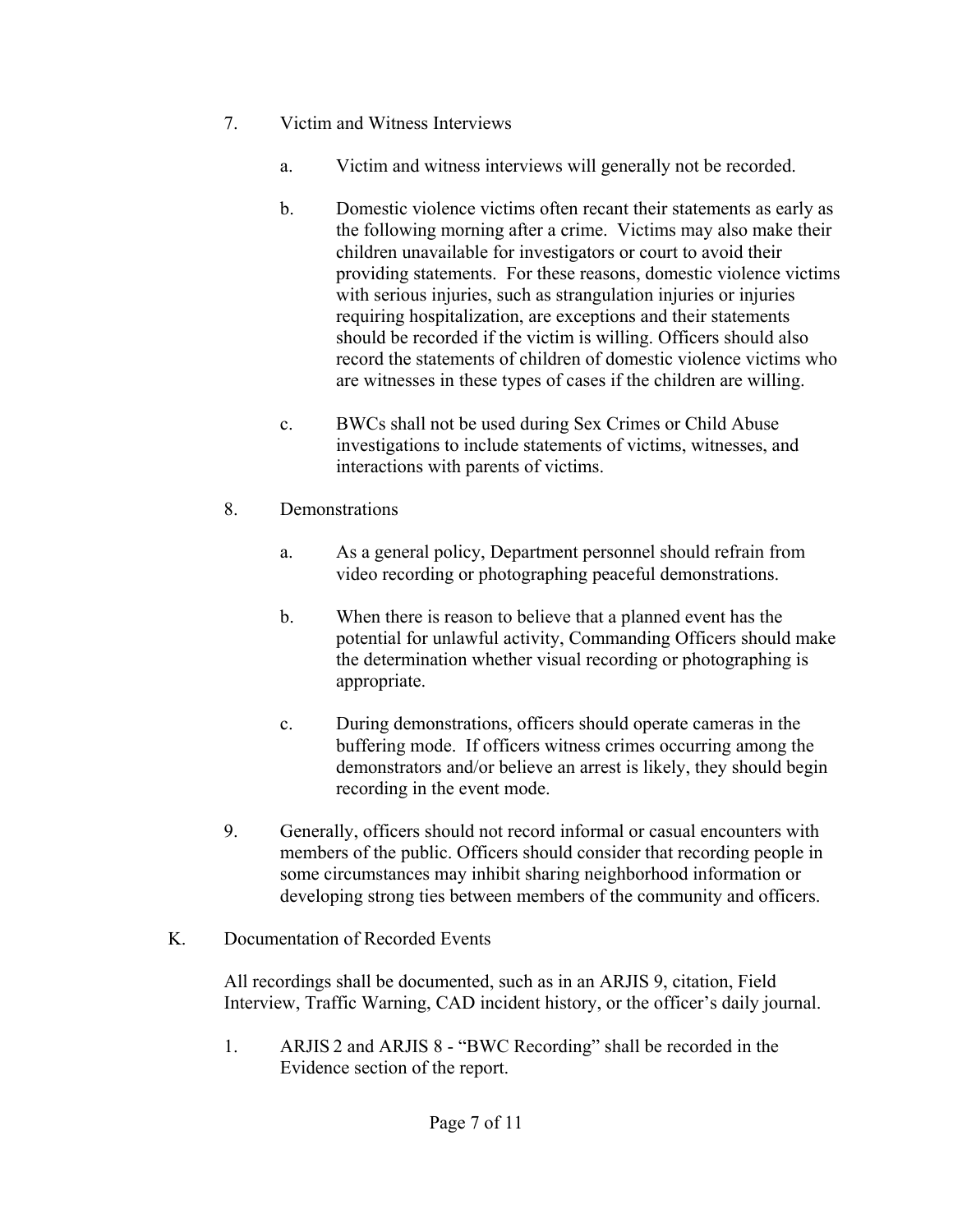- 2. ARJIS 9 "BWC Recording" shall be recorded in the Property Tag section of the report.
- 3. Field Interview Slips and Traffic Warnings "BWC Recording" shall be recorded in the narrative.
- 4. Traffic Citations "BWC Recording" shall be recorded in the case number box near the top of all citations.
- 5. Other Reports "BWC Recording" shall be recorded in the narrative.
- 6. Other Recordings Non evidentiary recordings, such as inadvertent recordings, recordings initiated for training, or recordings with no associated report shall be documented on the officer's journal.
- L. Entering Metadata

Each recorded segment requires metadata be entered, even if the segments are of the same event. Metadata should be added at the conclusion of the event. In case of a delay, metadata should be added as soon as possible.

M. Impounding Procedures

After verifying the required metadata has been added to all recorded events, officers shall place the BWC into a slot on the ETM at the end of their shift. This will allow for the battery to recharge. The data will automatically be transferred from the BWC through the ETM to Evidence.com. The data is considered impounded at this point.

- N. Accessing Impounded Digital Evidence
	- 1. All those given permission associated with Evidence.com may review digital evidence.
	- 2. Using a Department computer, enter Sdpd.evidence.com in the browser.
	- 3. Enter assigned user name and password. For help with problems, contact the Department Program Administrator in Operational Support Administration.
	- 4. Digital Evidence can be viewed and/or copied from this location.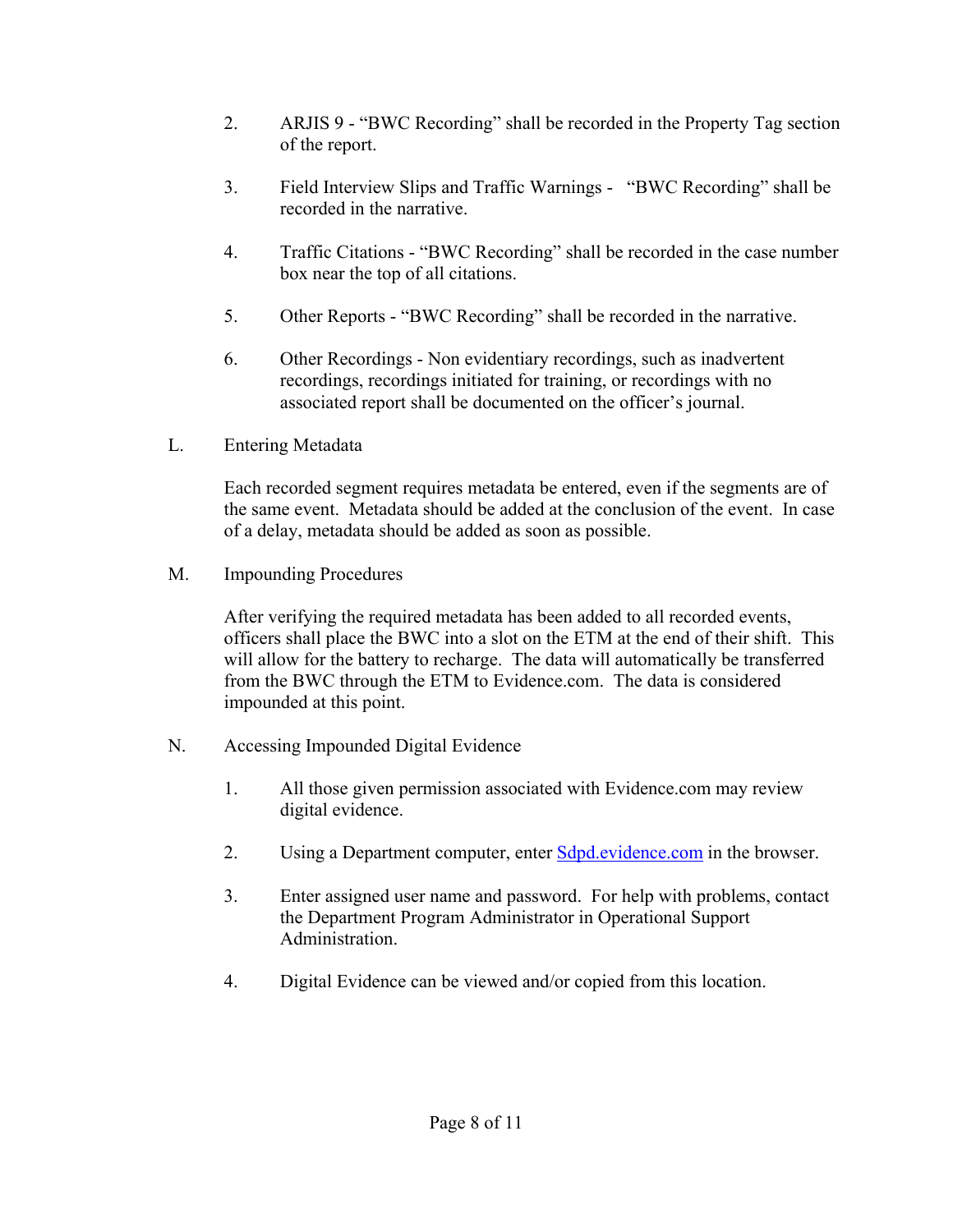O. Retention of Digital Evidence

All recordings related to any criminal proceeding, claim filed, pending litigation, or a personnel complaint, shall be preserved until that matter is resolved and/or in accordance with the law.

- P. Reviewing Impounded Digital Evidence
	- 1. Officers may review their own recordings.
	- 2. Detectives are responsible for reviewing, updating and tracking digital evidence associated with their assigned cases.
	- 3. Digital evidence captured by the BWC is not all inclusive. The system captures a less broad and less detailed image than the totality of the human senses. An officer's recollection of specific details may be different than what is captured in digital evidence. Officers should review digital evidence prior to completing reports when necessary to ensure accuracy. Officers shall review digital evidence prior to providing testimony at hearings, trial, or depositions.
	- 4. It is NOT the intent of the Department to review digital evidence for the purpose of general performance review, for routine preparation of performance reports, or to discover policy violations.
	- 5. Digital evidence may be viewed for administrative purposes limited to the following:
		- a. Any incident in which a member of the Department is injured or killed during the performance of their duties.
		- b. Any incident involving the use of force by a member of the Department, including canines, which results in injury or death.
		- c. Any in-custody death.
		- d. Any police pursuit.
		- e. When any member of the Department intentionally or unintentionally discharges a firearm at a person regardless whether an individual is struck.
		- f. When any member of the Department not involved in training intentionally or unintentionally discharges an ERIW at a person regardless whether an individual is struck.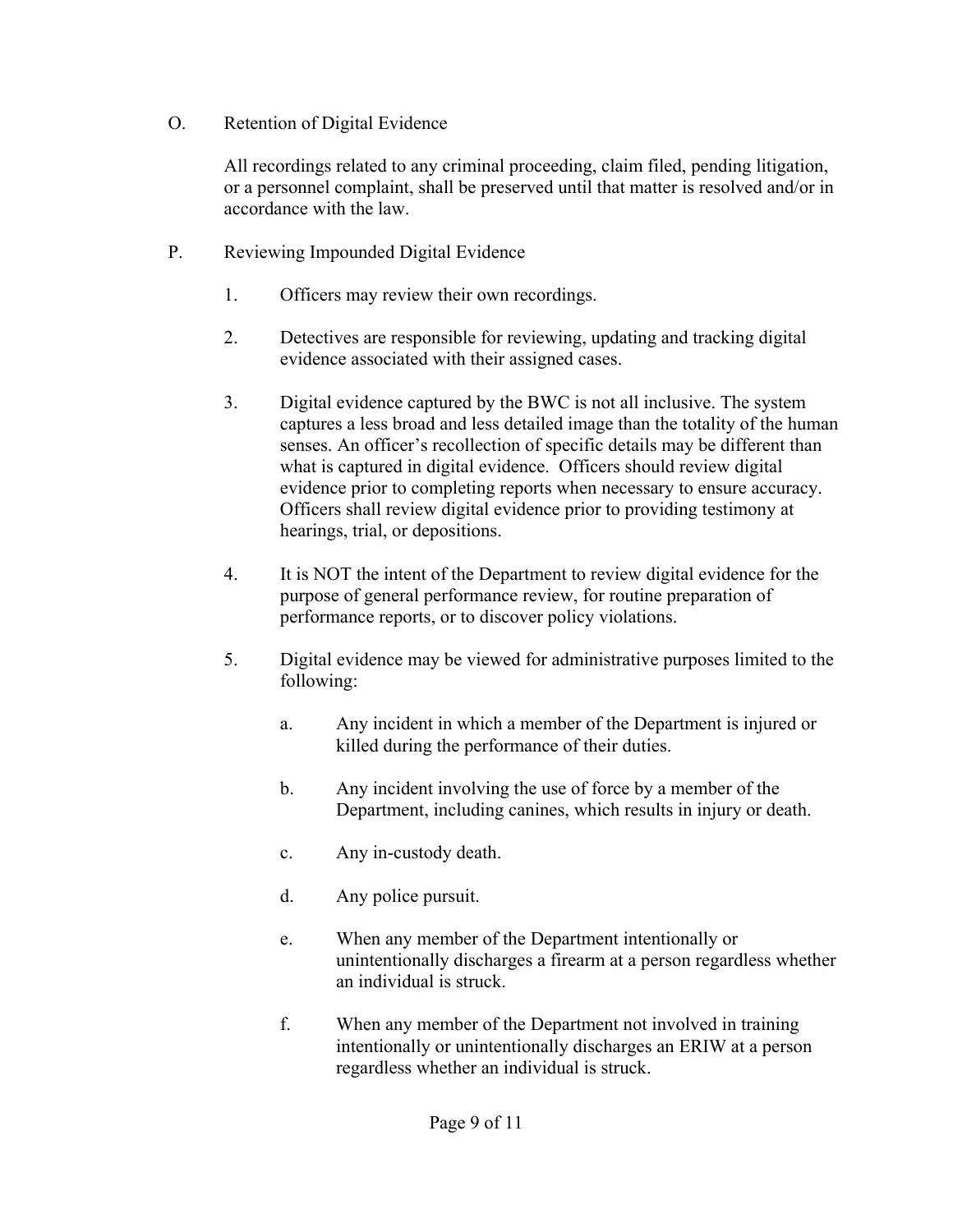- g. When any member of the Department not involved in training intentionally or unintentionally discharges a Conductive Energy Weapon at a person, including the application of a drive stun.
- h. Officer involved traffic collisions.
- i. Prior to the release of recordings in response to a proper legal request (e.g., in response to a subpoena or other court order).
- j. In preparation for a civil deposition or responding to an interrogatory where the incident arises from the employee's official duties.
- k. When preparing to testify in a criminal, civil, or administrative proceeding arising from the employee's official duties.
- l. For investigations undertaken by the Department, for the purpose of proving or disproving specific allegations of misconduct.
- m. For administrative proceedings, when digital evidence is used by the Department for the purpose of proving or disproving allegations of misconduct, only digital evidence relevant to the investigative scope shall be viewed and retained by investigators. Information relevant to the recordings viewed and seized as evidence by investigators shall be documented as part of the chronological summary of any investigation undertaken by the Department.
- 6. In situations where there is a need to review digital evidence not covered by this procedure, a captain or higher must approve the request. Each situation will be evaluated on a case by case basis.
- Q. Discovery of Misconduct

Employees reviewing event recordings should remain focused on the incident or incidents in question and review only those recordings relevant to their investigative scope. If improper conduct is discovered during any review of digital evidence, the person who discovered the conduct in question shall notify a supervisor. Nothing in this procedure prohibits addressing policy violations.

R. Copying and Releasing Digital Evidence

Digital evidence captured by BWC shall be treated as official records and handled pursuant to existing Department policies and procedures.